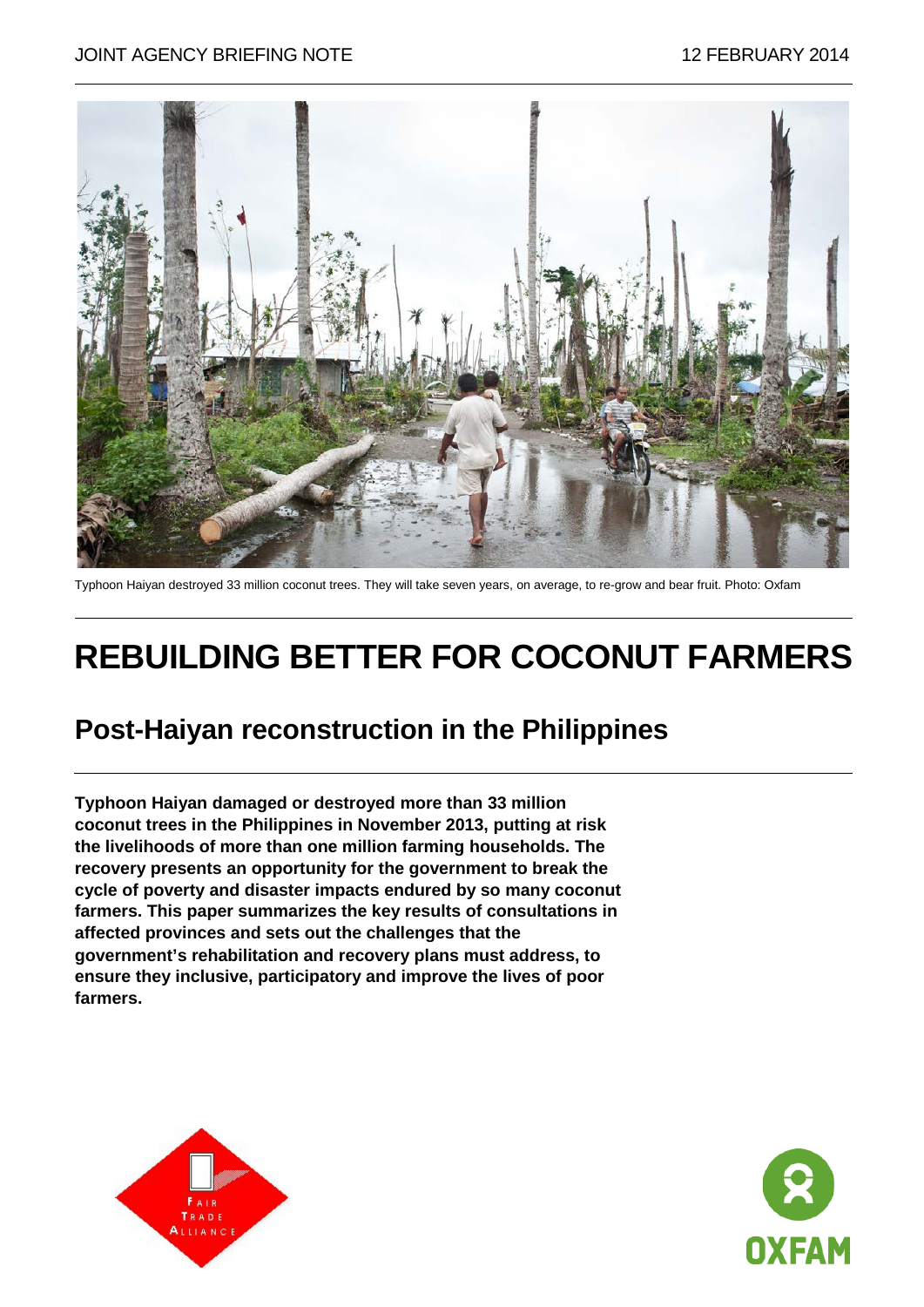# EXECUTIVE SUMMARY

The most powerful storm ever to hit the Philippines, Typhoon Haiyan (known locally as Typhoon Yolanda) has affected about 16 million people.<sup>[1](#page-12-0)</sup> Four million people have been displaced; the majority of them are fisherfolk, and small-scale farmers and farm workers.

The coconut sector is the second most important agricultural sector in the Philippines in terms of planted area, number of dependents, and share of agricultural exports. In the Eastern Visayas region, where Typhoon Haiyan caused the most devastation, an estimated 33 million coconut trees, across [2](#page-12-1)95,191 hectares of land, have been damaged. $2$  putting at risk the livelihoods of more than one million farming households.

**Reconstruction Assistance on Yolanda (RAY)** – the Philippine government's master plan for the massive recovery programme – has allotted about PhP18.7bn (\$416.5m) for the rehabilitation of the agriculture sector, which includes crops, livestock and fisheries.<sup>[3](#page-12-2)</sup>

Despite positive government pronouncements on the need for an inclusive and consultative rehabilitation process, there is still a lack of clear mechanisms to ensure affected communities, especially women and men coconut farmers, can effectively participate in rehabilitation and recovery of their livelihoods. Their perspectives need to be integrated in RAY so that recovery and reconstruction is underpinned and sustained by local expertise, involvement and support.

In this context, the Fair Trade Alliance (FTA), Kalipunan ng Maliliit na Magniniyog sa Pilipinas (KAMMPIL), the Philippine Alliance of Ex-Seminarians (PAX) and Oxfam organized municipal consultations in December 2013 in the provinces of Eastern Samar and Leyte to help assess the recovery and rehabilitation needs of people in the coconut sector.

Key issues that came out of the consultations include concerns around land rights, as well as short-term assistance for food security and livelihoods, including:

- Lack of clarity on the arrangements between tenants and landowners for sharing the costs and proceeds from clearing and selling fallen coconut trees. This is hampering farm clearing activities;
- An immediate need for clearing fallen trees to avert the risk of pest infestation and so that land can be prepared for planting vegetables and fast-growing crops, as well as for replanting coconuts. To date, farmers have not received enough equipment to clear the debris and/or transform fallen trees into lumber.

Obstacles and delays in implementing official land redistribution initiatives and in ensuring coconut farmers have access to appropriate assets and opportunities have contributed to entrenched poverty and vulnerability to disasters. Most farmers still don't own the land that they till. Their voices have remained unheard in decisions around investments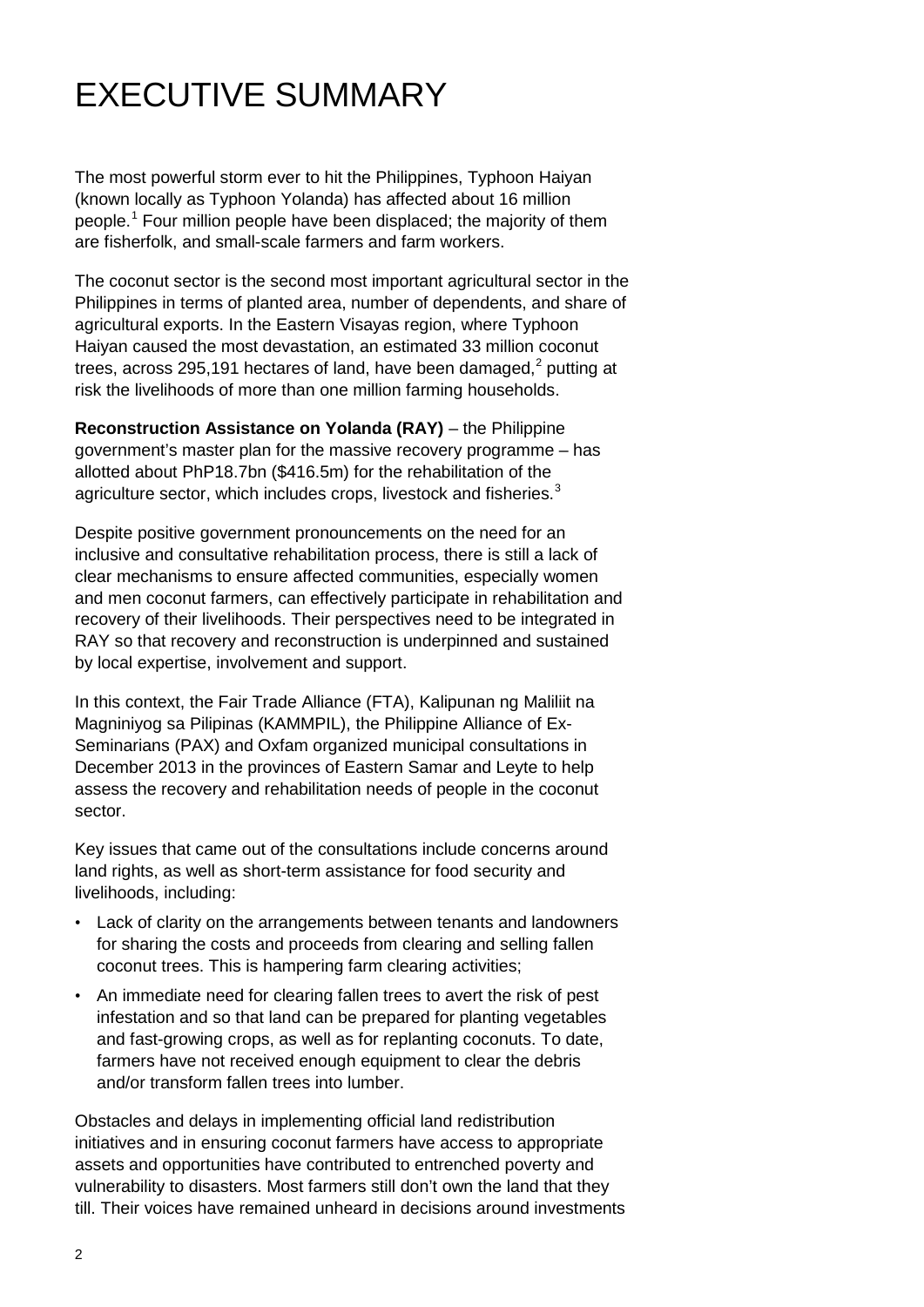in the coconut industry, as well as in national programmes and budgets affecting their livelihoods.

Similarly, women in the coconut industry remain unrecognized in relevant government data, even though they are very much engaged in tending the farms. This prevents any effective analysis of their needs. Women farmers plant and manage small coconut farms; they deal with traders and markets, and are active members of local community organizations. Yet they remain invisible in government statistics, plans and budgets,<sup>[4](#page-12-3)</sup> reducing the effectiveness of the recovery and longer term development.

This situation must change. The post-Haiyan rehabilitation process presents an opportunity for the government to break the cycle of poverty and improve disaster resilience.

The Integrated Coconut Industry and Poverty Reduction Roadmap, which has yet to be approved, outlines four strategic areas of reform required to provide much-needed redevelopment of the coconut industry: fasttracking agrarian reform, institutionalizing social protection initiatives for coconut farmers and workers, developing inclusive agro-enterprises to diversify coconut-based value chains, and undertaking institutional reform that will strengthen local coconut industry planning and ensure that national policies support the coconut industry.

In addition, women and men coconut farmers must be an integral part of the planning and implementation of reconstruction programmes. These programmes, in turn, must not rebuild the coconut industry as before, but significantly improve the lives and resilience of coconut farmers in one of the world's most disaster-prone countries. One potential resource to support the recovery and increased resilience of poor coconut farmers is the PhP58bn (\$1.3bn) coco levy held by the National Treasury, which remains untapped.

The Philippine government can take a number of practical steps to begin this process. It should:

- Immediately create a policy guideline that will clarify the cost and proceeds sharing arrangements between land owners and farmertenants for debris clearing activities, ensuring at least two-thirds of the profits go to the farmer-tenants;
- Fast track the distribution of chainsaws, slicers and sawmills to local government units in Haiyan-affected areas, and ensure immediate funding for related fuel and maintenance costs and the provision of training and skilled personnel;
- Provide seeds and other inputs to enable women and men farmers to grow vegetables as an emergency food and income activity.

Furthermore, the national government should:

Resolve strategic issues in land rights and agrarian reform by fast tracking the acquisition and redistribution of coconut land in affected regions and the provision of essential support services as mandated by the Comprehensive Agrarian Reform Programme (CARPER);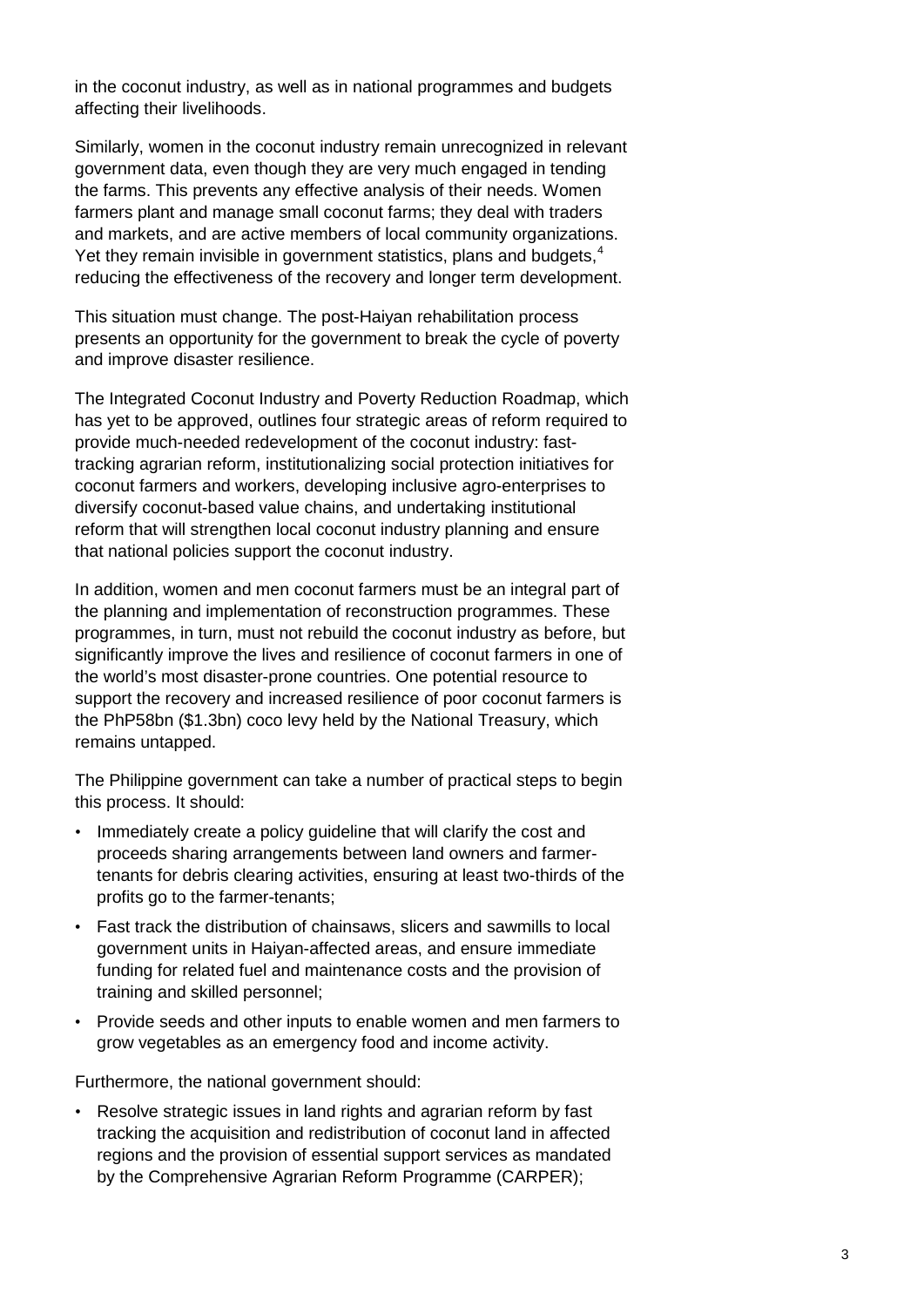- Approve and implement the Integrated Coconut Industry and Poverty Reduction Roadmap, and harmonize its implementation with RAY, the Philippine Coconut Association (PCA) coconut industry recovery and rehabilitation plan, and the Coco Industry Development Trust Fund;
- Declare the PhP58bn (\$1.3bn) coco levy currently in deposit at the National Treasury as a Development Trust Fund and make its proceeds available to implement the Roadmap in coconut areas devastated by Typhoon Haiyan;
- Ensure that voices of small-scale coconut farmers, particularly women, are adequately represented and considered in rehabilitation efforts, by establishing Local Coconut Industry Development Councils as platforms for participatory and consultative engagement;
- Include women coconut farmers in the Department of Agriculture's Registry of the Basic Sector in Agriculture, so that both the recovery and longer term development reflect their roles and needs.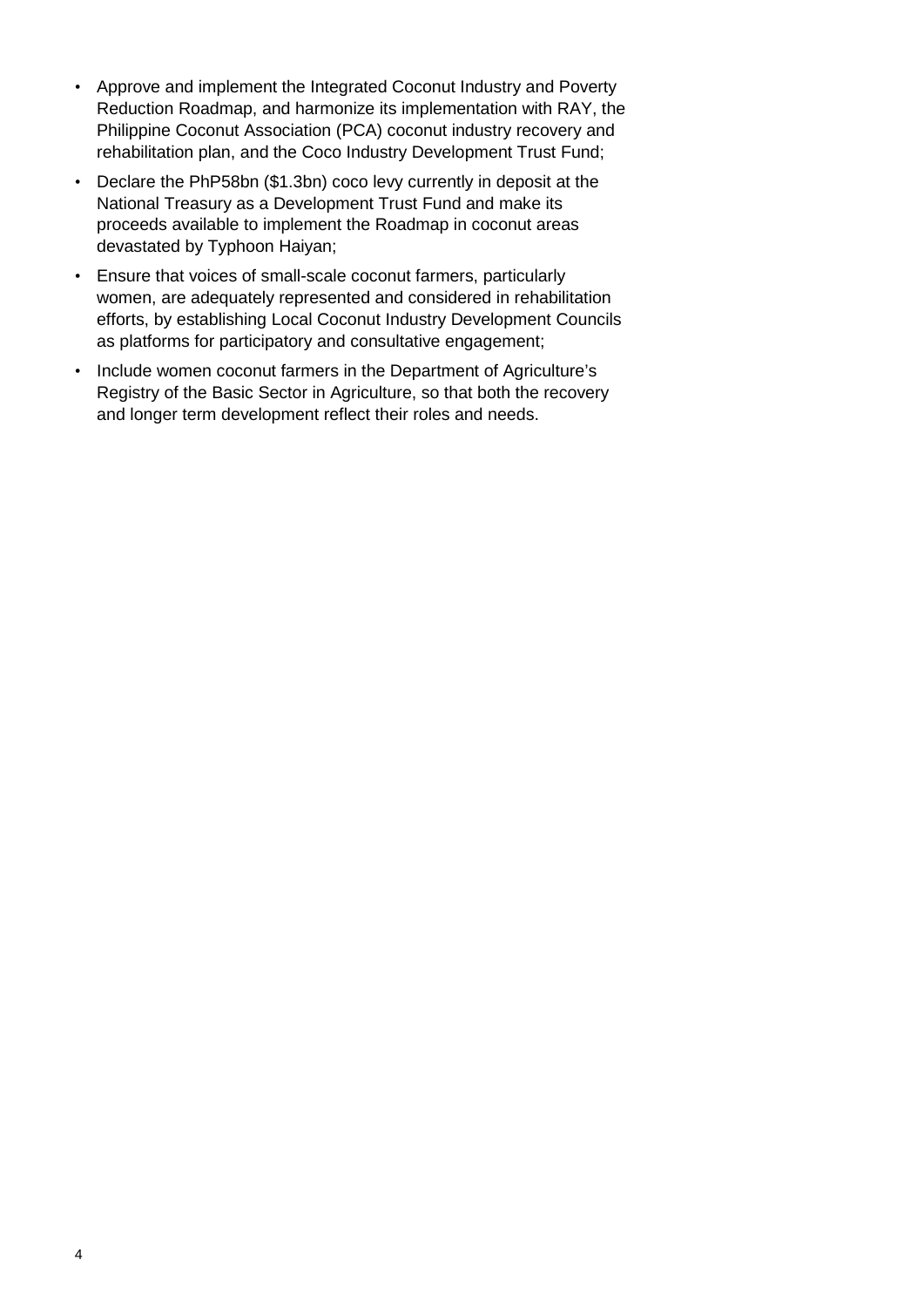## 1 INTRODUCTION

The most severe storm to make landfall since records began, Typhoon Haiyan (known locally as Typhoon Yolanda) has caused destruction on a vast scale. Four million people have been displaced and more than 8,000 are estimated to have died.<sup>[5](#page-12-4)</sup> Approximately 2.5 million people<sup>[6](#page-12-5)</sup> will require direct assistance to rebuild their homes and livelihoods, though latest reports from humanitarian organizations put the number much higher. The majority of those affected are fisherfolk, and small-scale farmers and farm workers – many of whom work in the coconut industry.

On 18 December 2013, the Philippines government launched **Reconstruction Assistance on Yolanda (RAY)** – its master plan for the massive reconstruction and rehabilitation programme, which is the basis for the mobilization of support, including from multilateral and bilateral agencies. Of the PhP360.9bn (\$8bn) needed, around PhP18.7bn (\$416.5m) is allocated for the rehabilitation of the agricultural sector, which includes crops, livestock, and fisheries.<sup>[7](#page-12-6)</sup>

Despite a number of positive statements by the government supporting an inclusive and consultative rehabilitation process, this has yet to be put into practice. Affected communities, especially women and men coconut farmers, are currently unable to effectively participate in the rehabilitation and recovery of their livelihoods. Their perspectives need to be integrated into RAY.

The Fair Trade Alliance (FTA), Kalipunan ng Maliliit na Magniniyog sa Pilipinas (KAMMPIL), the Philippine Alliance of Ex-Seminarians (PAX) and Oxfam organized municipal consultations in December 2013 in the provinces of Eastern Samar and Leyte to help assess the recovery and rehabilitation needs of people in the coconut market sector after Typhoon Haiyan. The consultations mobilized the participation of more than 186 individuals (46 per cent were women, including a number of local traders) from 17 municipalities in the two provinces.

This paper summarizes the key results from the consultations, to help inform the government's reconstruction strategy, as well as the more comprehensive Integrated Coconut Industry and Poverty Reduction Roadmap that the Philippines government is set to roll out. The paper also discusses the underlying policies and programme contexts in which current coconut sector rehabilitation efforts operate.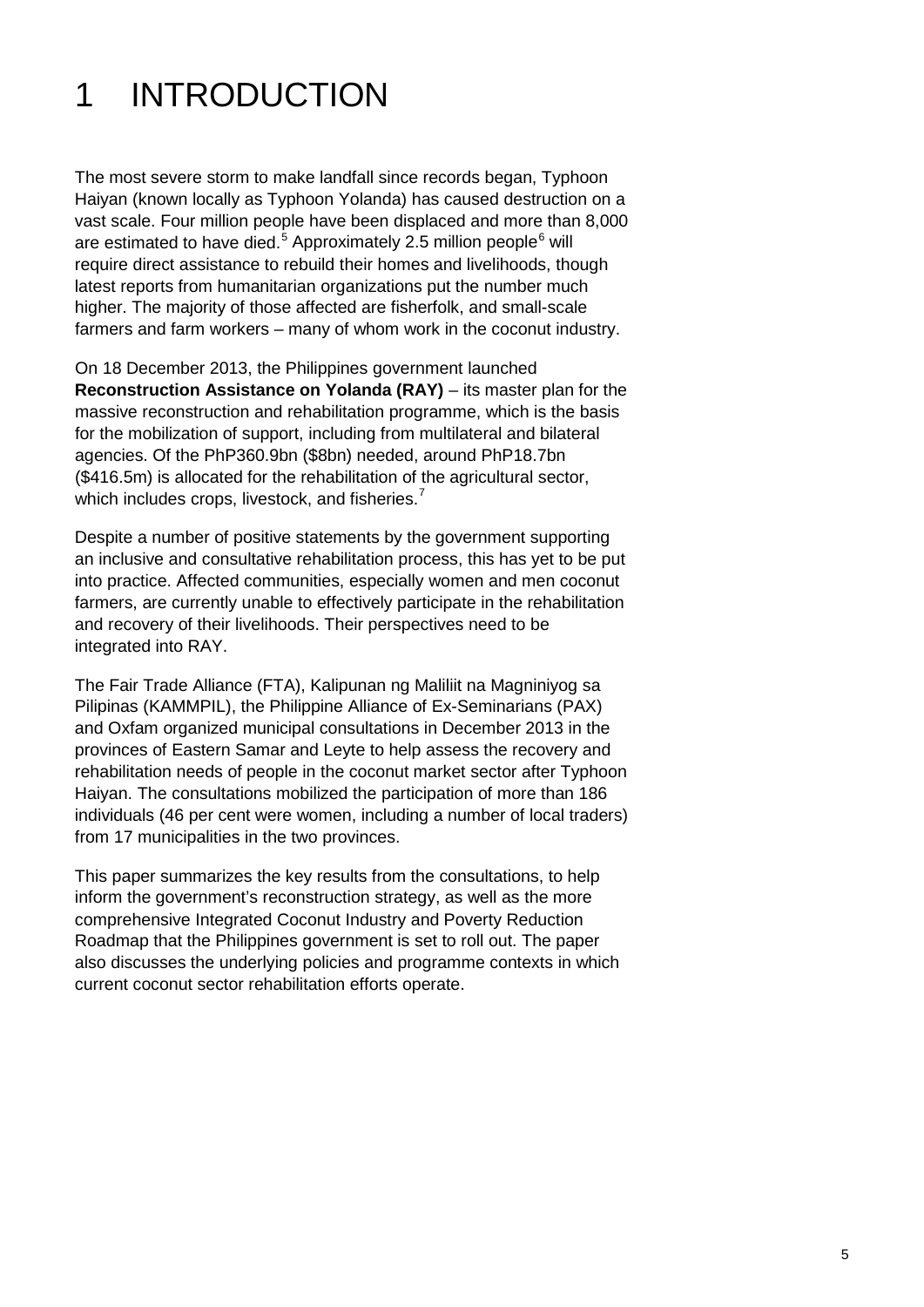# 2 CONSULTATION RESULTS

### THE POVERTY CONTEXT

Participants in the consultations raised concerns about their levels of poverty. Next to households dependent on fisheries, families dependent on coconut production are the second poorest sector in the Philippines.

Around 3.5 million individuals are directly dependent on coconut production.[8](#page-12-7) These include small-scale farmers, tenants, farm workers and their families. Even before Typhoon Haiyan, coconut farmers and farm workers earned an average of one dollar a day throughout the vear.<sup>[9](#page-12-8)</sup>

Among the participants in the consultations were coconut farmers from the local district (or *barangay*) of Kalinawan in the municipality of Jaro, Leyte, which lies 1.5 kilometres inland from the national highway. A typical coconut-dependent community, Barangay Kalinawan, has 248 households. Before Typhoon Haiyan, their livelihoods had relied on the production of copra (a coconut by-product used as raw material for a variety of products) and *tuba* (native wine). The majority are farm labourers. They could earn an average of PhP150 a day (\$3) during the copra season, which happens at intervals of 45 days and lasts up to 10 days. In the periods between copra seasons they could earn up to PhP40 a day (less than a dollar) by harvesting *tuba* and tending to the water buffalos of landowners and tenants.<sup>1</sup>

*'We are poor and coconut production is the only life we have known.'*

Estela Calabia, coconut farmer, Barangay Santa Cruz, Jaro, Leyte.





In Barangay Bislig, Tanauan, Leyte, felled coconut trees remain scattered and litter the coastal area. Baby Castaneda, a barangay official of Bislig, and a coconut farmer, said: 'We have not finished clearing up the coconut debris because we could not afford renting a chainsaw. Cutting one coconut tree will cost us PhP1,000 for the chainsaw rent, labour and fuel. Where would we get the money? We have lost everything'.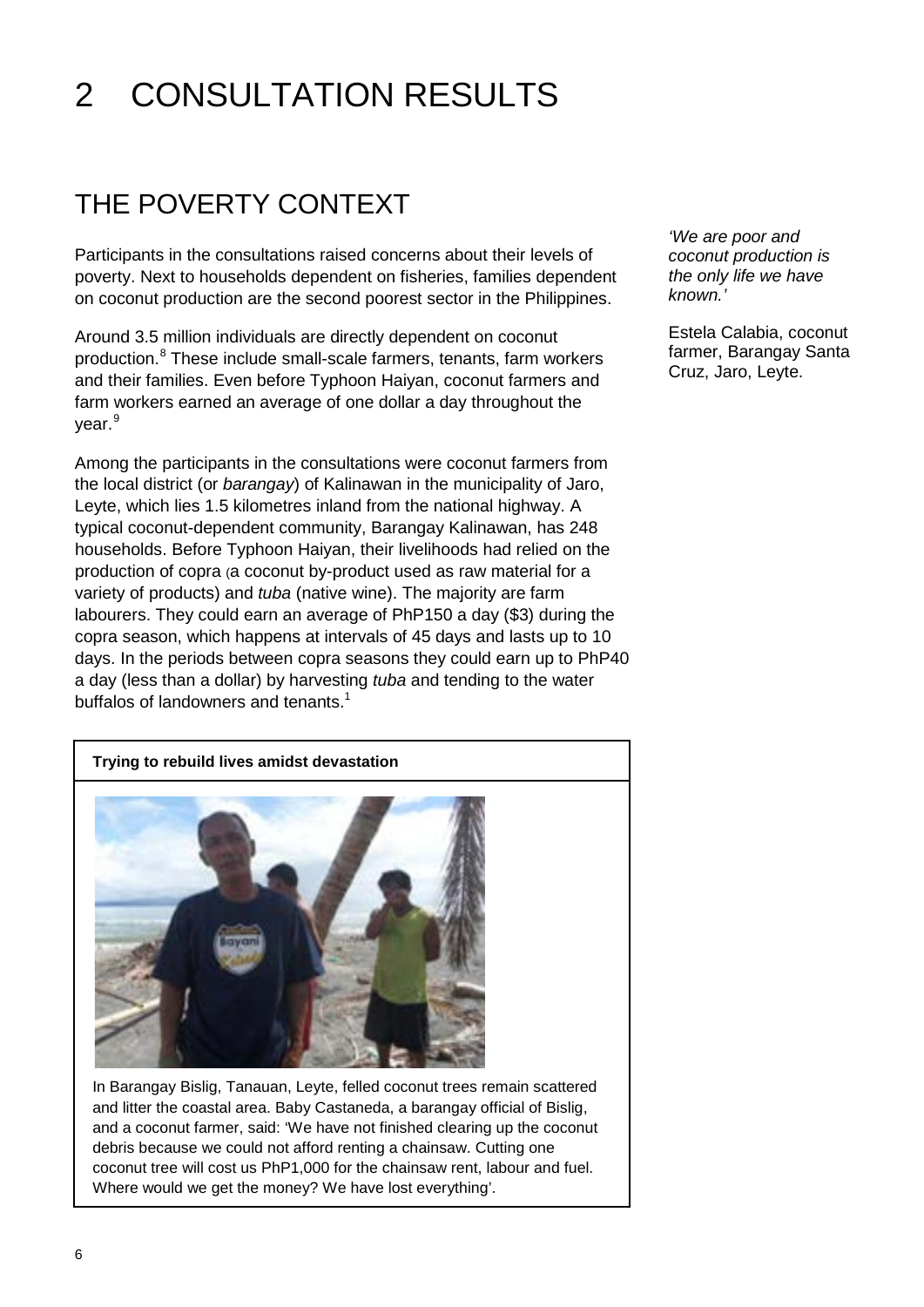Women form a significant part of the coconut labour force. In the consultations, women participants described the various jobs they do in the different value chains. For example, they break the nuts, spread the copra for drying, cut and bag the dried copra, negotiate with middlemen, and make vinegar and *tuba*. Aside from these various economic roles in the coconut value chain, they also manage the family livestock and tend to vegetable gardens. These tasks are in addition to their domestic and care work: food preparation, washing clothes, cleaning the house, taking care of small children, etc.

Although there has been some significant progress in the perception and acceptance of women's decision making and asset ownership roles, <sup>[10](#page-12-9)</sup> a lot of changes still need to be made to the way women are stereotyped. One example is the story of Charita Trota, a widow of four years, who said that many coconut farmers who used to sell copra to her husband refused to deal with her 'because I am a woman'. [11](#page-12-10) The lack of recognition for women as coconut farmers is reflected in the absence of women in official government data, which deprives them of potential economic opportunities in the coconut industry.

Years of labour selling copra at PhP13–18 per kg. (\$0.30-0.40) or nuts at PhP5–9 per nut  $($0.11-0.20)<sup>12</sup>$  $($0.11-0.20)<sup>12</sup>$  $($0.11-0.20)<sup>12</sup>$  have only succeeded in perpetuating their poverty and suffering. Decades of *tersyuhan*[13](#page-12-12) have kept tenants in a bonded relationship with landowners, while nine years of tax collection (1972 to 1982) from copra farmers during the Martial Law period to establish the coconut levy fund – ostensibly to modernize the industry – have failed to improve their condition and only added to their burden.

The farmers' livelihoods were wiped out by Typhoon Haiyan, leaving them not only miserable, but destitute. The delivery of emergency food relief and other assistance has varied in volume and regularity. Participants in the consultations claim that some barangays receive emergency food packs twice a week, others once a week, while there are barangays – especially in the remote interior or upland – which have yet to receive any kind of emergency assistance. However, the affected population remains resilient. Even before any kind of emergency response arrived, the participants said that they had started collecting fallen nuts to sell later; salvaged from their vegetable farms whatever they could use for planting materials; and gathered whatever they could use to build temporary shelters.

### LIVELIHOOD ASSISTANCE NEEDS

Participants in the consultations identified the kind of assistance they needed and how they could best make use of it. For example, they could grow vegetables as an emergency food and income source and cultivate three-month crops such as corn (maize). However, they would need assistance in terms of seeds and other inputs.

Similarly, they are ready to participate in a re-planting programme to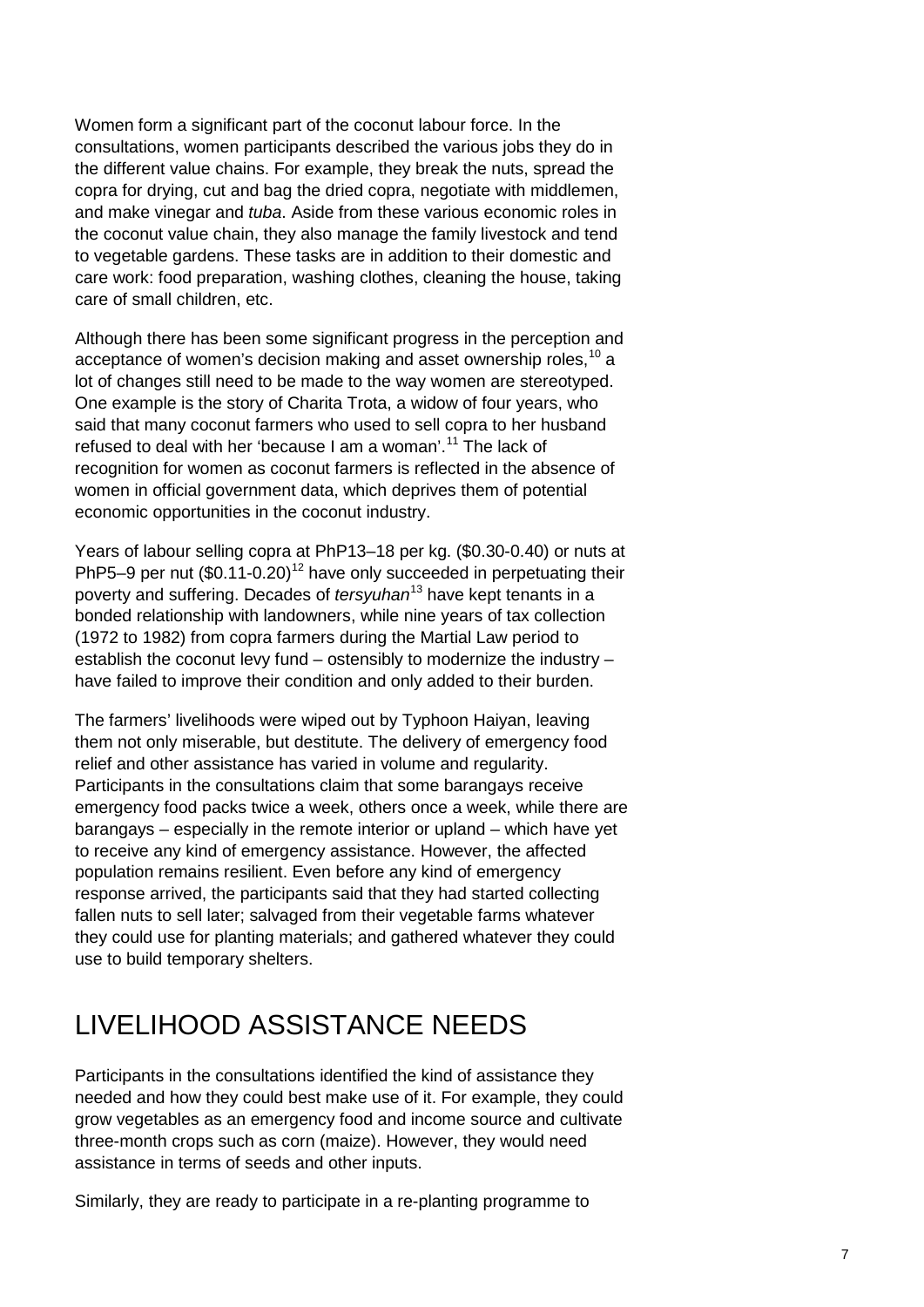revive coconut production and the local supply chains. They welcomed the idea of participating in innovative supply chains based on higher value-added coconut products, such as white copra, coconut water, coir, coco peat, and activated carbon. Participants also welcomed farm enterprise models based on coconut and livestock.<sup>[14](#page-12-13)</sup>

The initial intervention plan resulting from the consultations has three stages:

- Short-term assistance for food security and livelihoods was proposed for implementation from January to March 2014, revolving around the cultivation of short gestation crops, such as vegetables (one month) and corn (three months);
- Stage one: 're-growing local economies', to last for one year from March 2014, focused on the introduction of other permanent crops that can be grown alongside the replanting of coconut trees (e.g. native banana and cassava) and which must be based on technically sound, socially acceptable, and financially feasible farm plans and supply chain models;
- Stage two: 'farm enterprise development', to increase the capacity for local value-adding activities. This period is proposed to start at the beginning of the second year of the intervention plan.<sup>[15](#page-12-14)</sup>

Small-scale livestock production and off-farm livelihood activities (e.g. carpentry and woodwork) were also presented as options by the participants of the consultations, and are key to addressing the specific situation of land-poor farm workers.

However, these plans will not take off unless the large amount of debris that litters the farms is cleared. The Philippine Coconut Association (PCA) recovery and rehabilitation plan cannot be immediately implemented, even with the release of PhP2.8bn (\$62mn) by the national government, due to the lack of legal guidelines for the cutting, clearing, and disposal of felled and damaged coconut trees that would satisfy the legal rights of landowners, tenants and other beneficiaries.

On 21 December 2013, the Regional Manager of the PCA promised participants in the consultation in Palo, Leyte, that 300 chainsaws would be made available for debris clearing operations. To date, this promise is vet to be fulfilled.<sup>[16](#page-12-15)</sup>

As one participant in the consultation noted, *'Hindi kami makapagumpisa ng kahit anong re-planting dahil kailangan munang makuha ang pahintulot ng may-ari ng lupa para sa hatian ng gastos at bentahan ng mga dapat putuling puno ng niyog. Ngunit hindi madaling maka-usap ang may-ari dahil umalis sila pagkatapos ng Yolanda.'*

['*We cannot start replanting because we need to get the landowner's permission for the share in expenses in cutting and selling felled coconut trees. But it is not easy to speak to the landowner because they left after Yolanda.'*]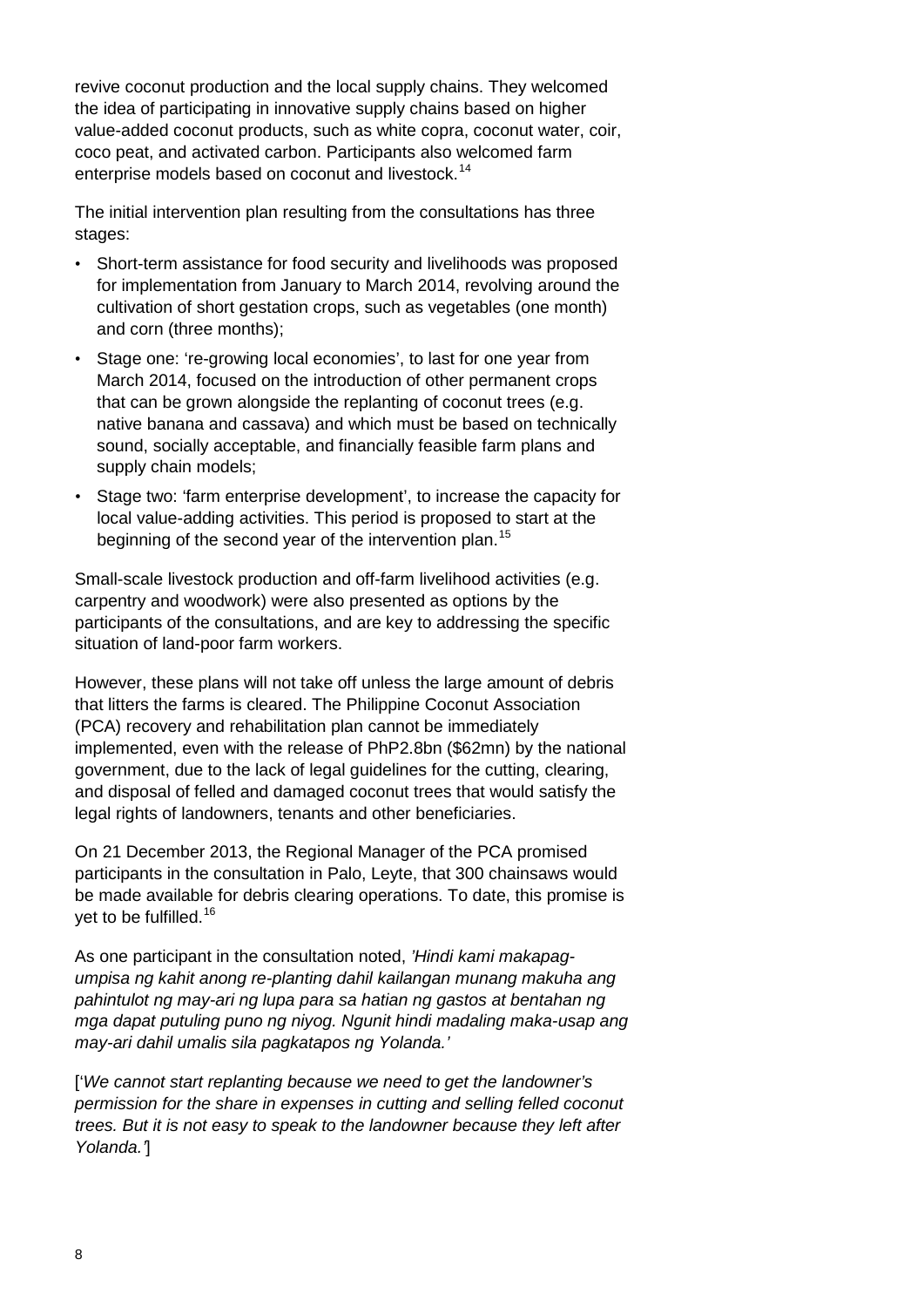### 3 LONG-TERM RECOVERY AND REHABILITATION: WHAT IS NEEDED?

The government has a key role to play in shaping not only the vision, but the system, to ensure that rebuilding better lifts poor coconut farmers out of poverty. Existing policies need to be implemented, and consolidated so that recovery and rehabilitation activities by government, nongovernment organizations and the private sector better support poor men and women coconut farmers.

For example, the battle over the coco levy fund shows how an unjust system perpetuates the violation of the rights of already impoverished people. During the martial law years, coconut farmers were taxed to establish the coconut levy fund.<sup>[17](#page-12-16)</sup> The money was used to establish or buy several major enterprises with the aim of modernizing the industry and making the manufacture and export of coconut products more efficient. Many of these enterprises still operate today.

The coco levy failed to achieve its declared developmental and social goals, as evidenced by the current situation of the coconut industry and by the cycle of poverty that has continued to define the everyday lives of farming households in the coconut sector. Today, the coco levy fund amounts to over PhP200bn (\$4.4bn),<sup>[18](#page-12-17)</sup> with PhP58bn (\$1.3bn) deposited in the National Treasury after having been declared a public fund by the Supreme Court.

Several advocates and groups have proposed the establishment of a Coconut Industry Development Trust Fund, which would use the proceeds of the trust fund to implement projects under the framework and criteria of the Coconut Roadmap's 'four major components' (whether the Roadmap gets Presidential approval or not): agro-enterprise development, fast tracking of agrarian reform, social protection, and institutional reforms.

Prior to Typhoon Haiyan, numerous policy initiatives were set out to benefit millions of small-scale coconut farmers and farm workers across the country and fund the development of the coconut industry. The reconstruction process offers an opportunity to turn these policies into reality:

• The **Integrated Coconut Industry and Poverty Reduction Roadmap** (or simply the Roadmap) sets a strategic plan for the inclusive development and growth of the coconut industry. One of its key objectives is to make sure that coconut farmers benefit equitably from the supply chains that will be established based on innovative and higher value-added commercial products, (e.g. white copra, coconut water, coir, coconut peat and activated carbon). It is the product of multi-stakeholder consultations initiated by the government. The proposal was endorsed in September 2013 and is awaiting the President's approval.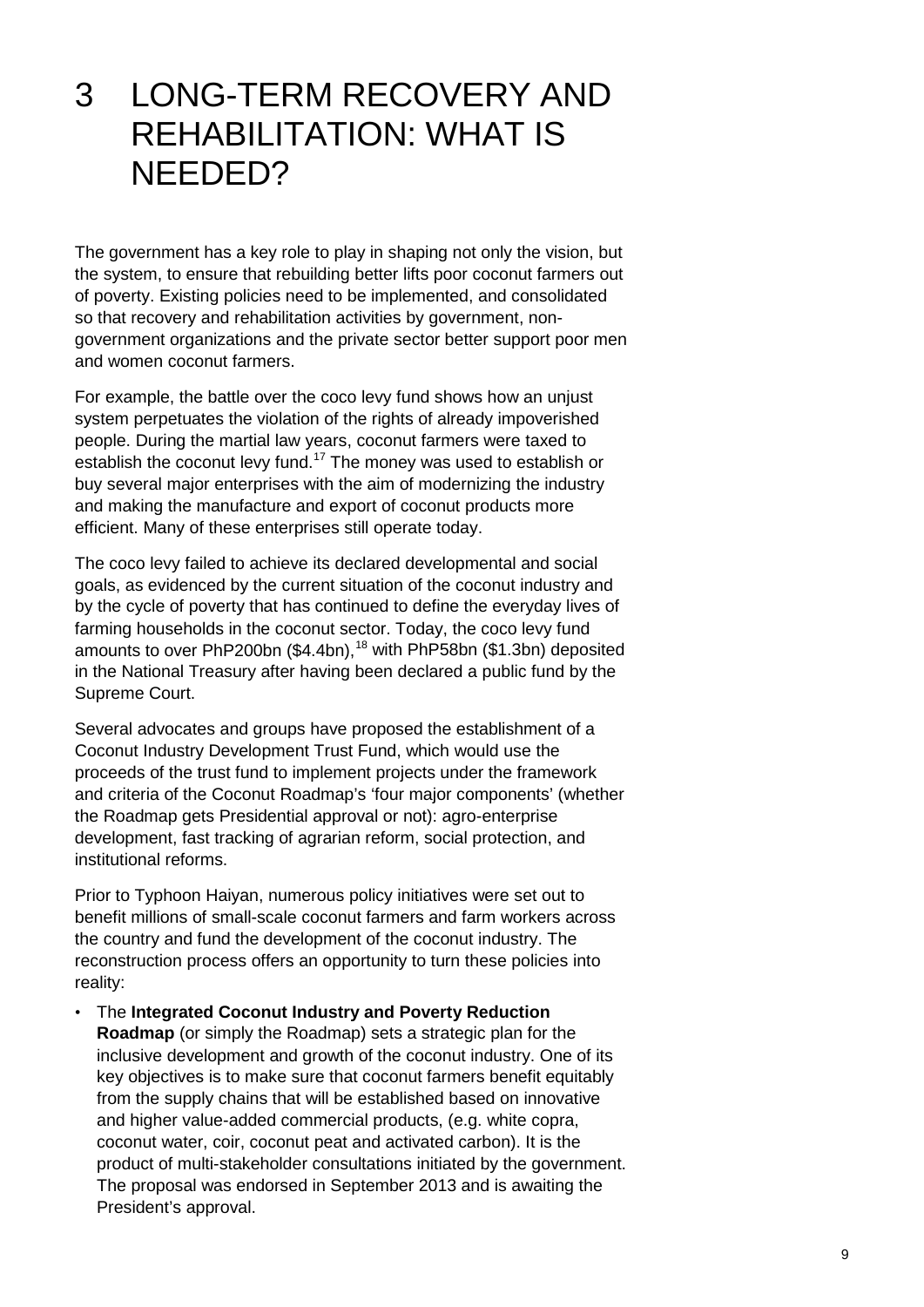- The **Local Coconut Industry Development Council (LCIDC)**, (created via DILG Memorandum Circular 2012-67) provides a participatory platform for the development of local coconut industries. It is issued by the Department of Interior and Local Government (DILG) to local government units (LGUs). The LCIDC is tasked with generating, proposing, and initiating policies and programmes for the development of the coconut industry in the municipalities concerned. Under the memorandum, small-scale coconut farmers, farm workers, and women must be adequately represented in the LCIDC. However**,**  only a few local executives are aware of this memorandum, and some mayors are resisting its implementation. Only very few municipalities so far have created their respective LCIDCs, a fact accepted by the PCA.
- **Comprehensive Agrarian Reform Programme with Extension and Reform (CARPER), R.A. 9700: [19](#page-12-18)** The Department of Agrarian Reform (DAR) has targeted the acquisition of private coconut land that is larger than five hectares (the legal retention limit), which will then be redistributed to agrarian reform beneficiaries as defined under R.A. 6657 and 9700. According to the DAR, out of the total remaining target of 104,206 hectares for land acquisition and distribution (LAD), 12 per cent are in areas hit by Haiyan.<sup>[20](#page-12-19)</sup> Leyte has the biggest amount of land waiting to be redistributed (at 44,278 hectares) amongst the typhoon-hit provinces and 61 per cent of these are planted with coconut trees. [21](#page-12-20) Under CARPER, crops and all other assets on lands yet to be placed under LAD remain the property of the landowner. Specifically in coconut areas, the law prohibits the cutting, disposal or harvesting of coconut trees without the express consent of the landowner. There is an absence of policy guidelines on cutting and disposing of coconut timber in tenanted areas.
- The **National Disaster Risk Reduction and Management Act (NDRRMA), R.A. 10121:** Under Section 6, 'Declaration of the State of Calamity,' public funds can be made available immediately for LGUs and agencies to deliver life-saving and other humanitarian assistance, as well as post-disaster rehabilitation assistance to the affected population. Section 6 however is silent about how to proceed with the best use of calamity funds in the context of mass debris on tenanted or leased farms (where a written contract between the small leaseholder and the landowner is absent, as is the norm in rural areas) which needs to be cleared before any recovery intervention in the farming sector can be implemented.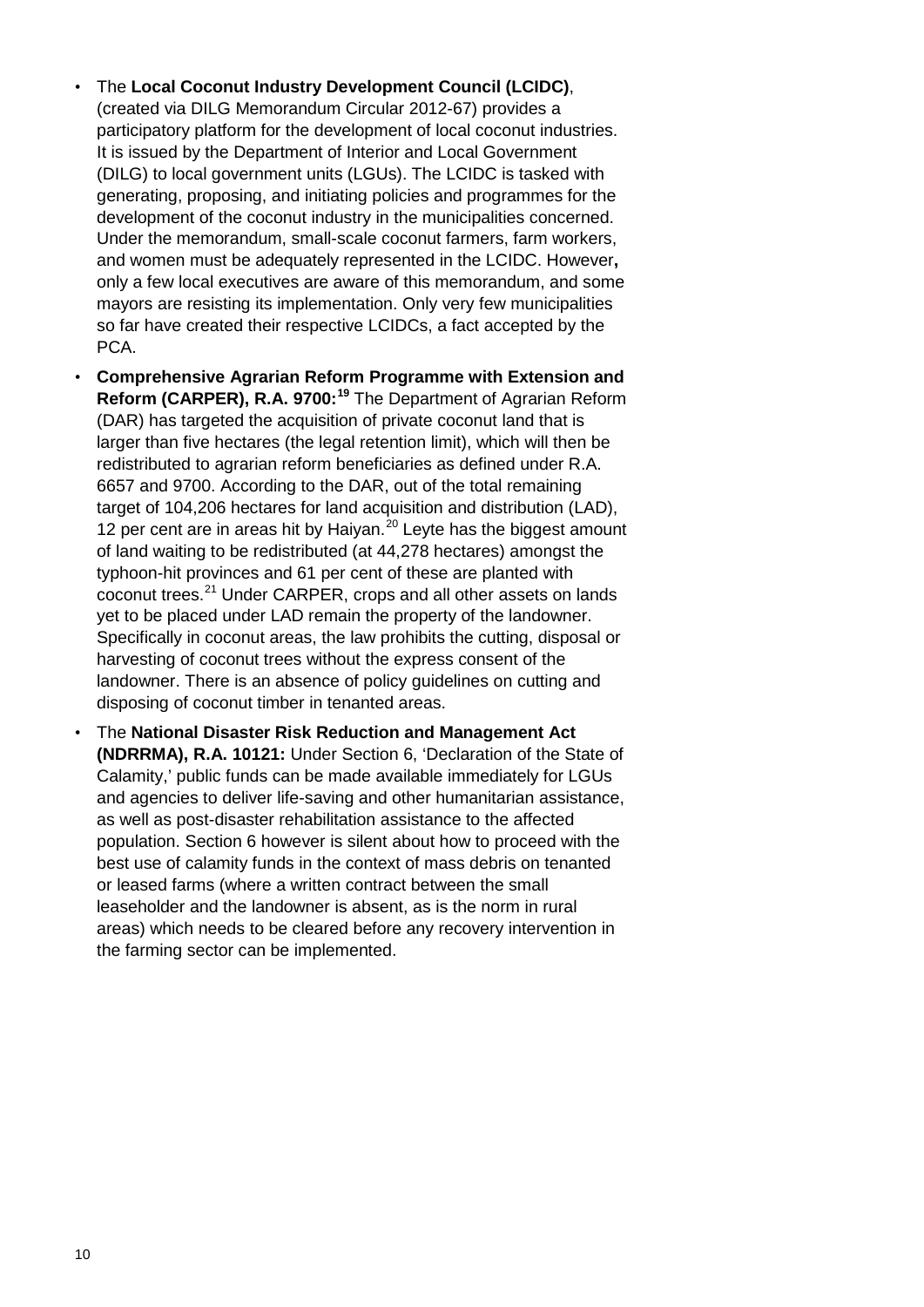# 4 RECOMMENDATIONS

Based on the consultations, coconut farmers and other stakeholders outlined the following recommendations.

The government should immediately:

- **Create a policy guideline to clarify the cost and proceeds sharing arrangements between land owners and farmer-tenants or lessees for debris-clearing activities**[22](#page-12-21) **and rehabilitation efforts** from tenanted coconut land that has still to be distributed under CARPER, ensuring at least two-thirds of the profits go to the farmertenants.
- **Fast-track the distribution of chainsaws, slicers and sawmills to LGUs in areas affected by Haiyan** and pursue the option of directly distributing chainsaws and providing fuel to agrarian reform communities (ARCs) in coconut areas where there are trained operators, making sure that the proper regulation and control of chainsaws is in place.
- **Provide assistance in terms of seeds and other inputs to enable women and men farmers to grow vegetables as an emergency food and income activity, and monitor the food security situation in order to assess the need for further interventions.** Provide access to similar kinds of assistance for the cultivation of three-month crops such as corn. Technical assistance should also be made readily accessible to women and men farmers to help them to grow new and locally adaptable coconut varieties and other high-value crops, poultry and livestock; as well as ensuring the timely monitoring of the local food security situation, as this continues to evolve, by the relevant LGUs.

Furthermore:

- **Fast-track the implementation of LAD and ensure delivery of essential support services as outlined in CARPER.** Consistent with the spirit of the CARPER Law, the rights of rural women to own and control land and to equal support services should be ensured. Security in land tenure for small-scale farmers needs to be established as one of the pillars of rehabilitation and to ensure a propoor modernization of the coconut industry.
- **The President should sign and approve the Integrated Coconut Industry and Poverty Reduction Roadmap** as the official industry document to benefit the 3.5 million farmers dependent on the coconut industry, taking into consideration the new context and demands to build and develop an inclusive coconut industry in the Haiyan-affected regions: Eastern Samar, Leyte, Northern Cebu, Biliran, Northern Negros, Panay, Mindoro, Masbate, and Palawan.
- Through an Executive Order by the President, **declare the PhP58bn (\$1.3bn) coco levy fund** currently in deposit at the National Treasury as a **Development Trust Fund** and make its interest-earning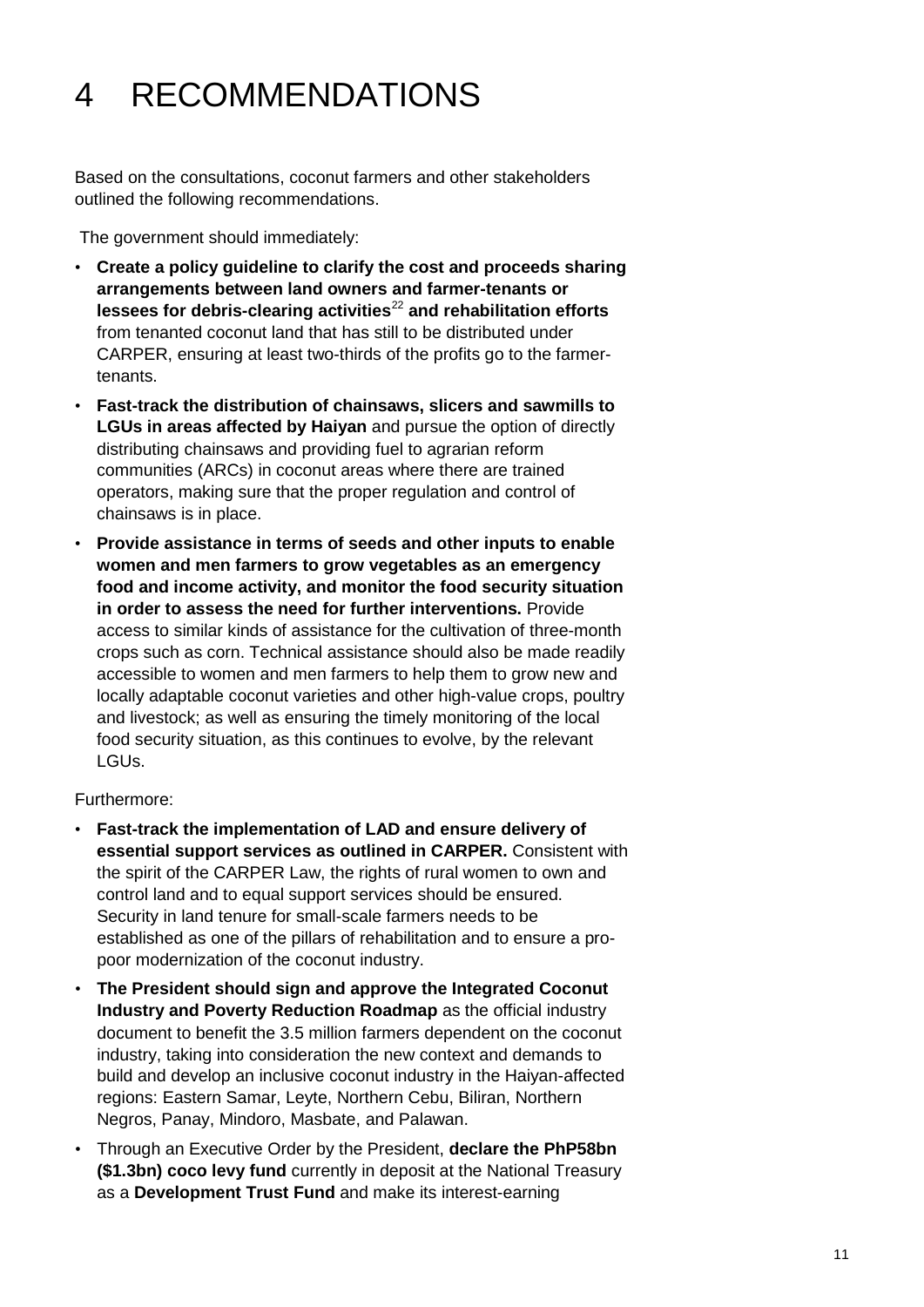proceeds available to implement the Roadmap in coconut areas devastated by Typhoon Haiyan. However, with or without the proceeds from the coco levy funds, the Roadmap and RAY have to be sufficiently resourced with funds, skilled and reliable staff, and mechanisms for implementation.

- **Harmonize the implementation of the Roadmap, RAY, the PCA coconut industry recovery and rehabilitation plan, and the Coco Industry Development Trust Fund** through a system of inclusive consultation with all of the industry players and stakeholders, as well as through a system of parallel and independent monitoring and reporting of its relevant programs and projects.
- **Establish Local Coconut Industry Development Councils** as the basic consultative, planning, and monitoring body at the municipal level, making sure that small-scale farmers, farm workers, especially women, are adequately represented together with the other players in the local coconut market system. To do this, the Registry of the Basic Sector in Agriculture, implemented by the Department of Agriculture, must recognize women as coconut farmers.
- **Order a review of Section 6, 'Declaration of the State of Calamity', under R.A. 10121 and key provisions of its implementing rules and regulations, specifically Rules 12 and 13, for possible amendments to improve and make more efficient the delivery of emergency humanitarian assistance and post-disaster recovery and rehabilitation interventions.** This is particularly important with regard to settling and harmonising potentially competing legal claims between tenants or leaseholders and landowners in the proper disposal and use of damaged farm assets, and access to loans and grants for affected communities. This is needed in the light of the existing policy gap that administratively hinders the cutting, disposal, and use of felled and damaged coconut trees.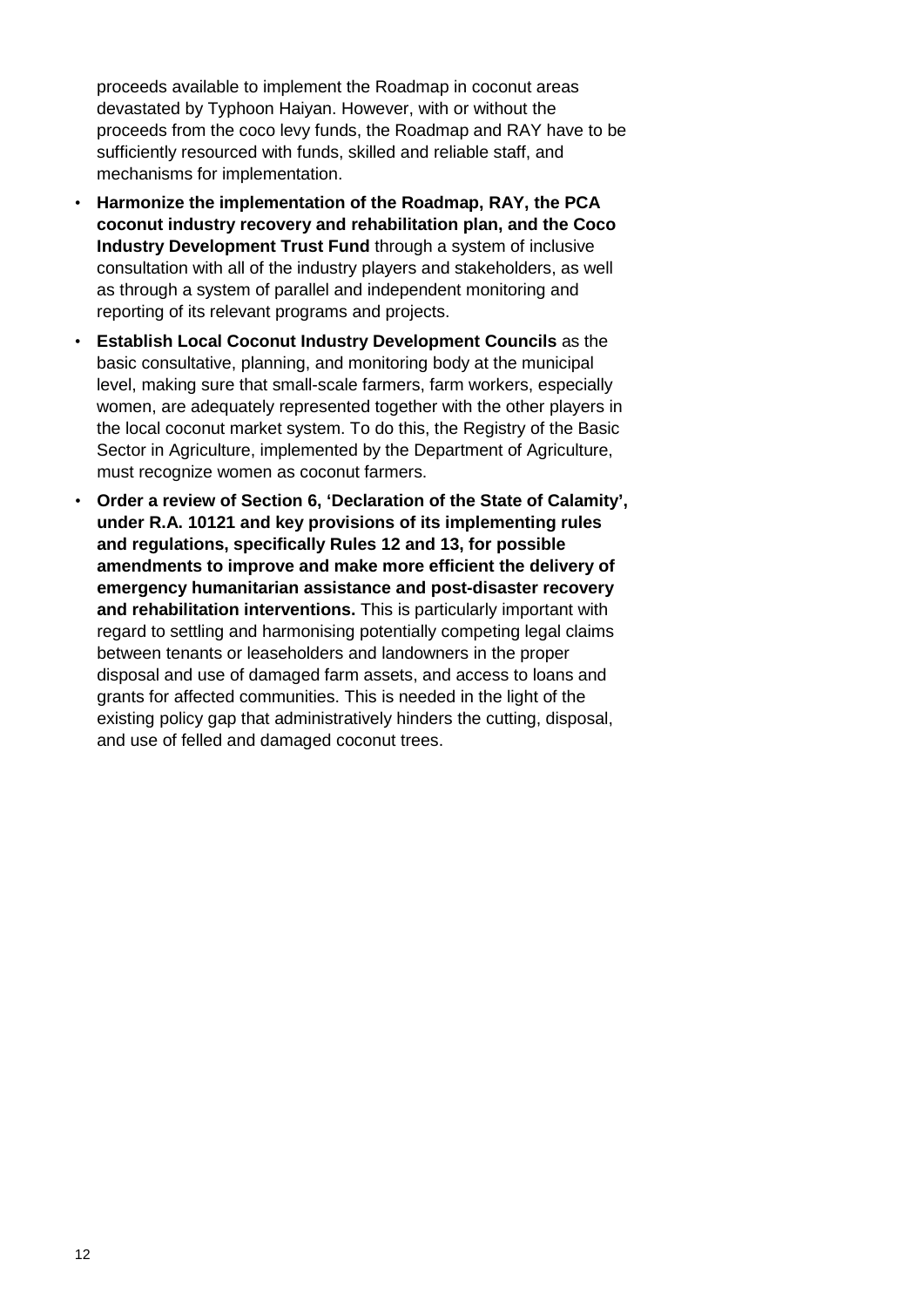### NOTES

- <span id="page-12-19"></span><span id="page-12-18"></span><span id="page-12-0"></span><sup>1</sup> Rappler.com, "PH Needs P361B for Post-Yolanda Rehab," 19 December 2013, quoting various official sources including the World Bank. FTA in its validation report dated 16 January 2014 of the series of consultations states that 3.4 million families, or 16 million individuals, have been affected by Typhoon Yolanda.
- <span id="page-12-21"></span><span id="page-12-20"></span><span id="page-12-1"></span>2 Philippine Coconut Authority (PCA) Region 8, Typhoon Yolanda coconut damage report, Elmer Abonales, Regional Technical Staff, 26 November 2013.
- <span id="page-12-2"></span>3 Government of Philippines Official Gazette, "Reconstruction Assistance on Yolanda", 18 December 2013, [http://www.gov.ph/downloads/2013/12dec/20131216](http://www.gov.ph/downloads/2013/12dec/20131216-RAY.pdf) -RAY.pdf
- <span id="page-12-3"></span><sup>4</sup> A case in point is the gender statistics in agriculture by the NSCB, which only include gender -disaggregated data for rice and corn farming communities, and those engaged in high value commercial crops. <http://www.nscb.gov.ph/ru5/genderstats/agriculture.html>
- <span id="page-12-4"></span><sup>5</sup> Rappler.com, *op. cit*. The FTA reported 6,201 dead and 1,785 missing, *op.cit*.
- <span id="page-12-5"></span><sup>6</sup> Rappler.com, *op. cit*. FTA reported damages to 1.14 million houses, *op. cit.*
- <span id="page-12-6"></span><sup>7</sup> Government of Philippines Official Gazette, "Reconstruction Assistance on Yolanda", 18 December 2013, [http://www.gov.ph/downloads/2013/12dec/20131216](http://www.gov.ph/downloads/2013/12dec/20131216-RAY.pdf) -RAY.pdf
- <span id="page-12-7"></span><sup>8</sup> Integrated Coconut Industry and Poverty Reduction Roadmap, Draft, September 2013, page 2.
- <span id="page-12-8"></span> $9$  The NSCB in 2007 placed at 41 Pesos the average daily earning of small-scale coconut farmers as cited in the Integrated Coconut Industry and Poverty Reduction Roadmap, *op. cit*.
- <span id="page-12-9"></span> $10$  For example, under the CARPER and its LAD implementing guidelines, the Certificate of Land Ownership Titles is issued in the names of both spouse s. The consultations in Samar and Leyte also revealed that the women in the coconut farming sector have become much more active and visible as leaders in community organizations.
- <span id="page-12-10"></span><sup>11</sup> Author's notes of the women's break-out group session, Jaro Consultation, Leyte, 23 December 2013.
- <span id="page-12-11"></span> $12$  Data shared by the coconut farmers who were interviewed by the author, 21–23 December 2013, during the series of consultations.
- <span id="page-12-12"></span><sup>13</sup> Tersyuhan is the traditional sharing system between tenant farmers and landowners, wherein income from the sale of copra is divided with 1/3 going to the former and 2/3 to the latter. A campaign in the 1980s by militant farmers' organizations for *tersyuhang baliktad*, i.e., reversing the distribution of income from harvest with the bigger share going to the small farmer, became part of the long national marches (*lakbayan*) in the Philippines that were organized in 1984, 1986, and 1987 to demand agrarian reform.
- <span id="page-12-13"></span><sup>14</sup> Results of the consultations have informed the first concept paper, 'Strategic Framework and Intervention Concepts '. A copy of the draft was sent to Oxfam sa Pilipinas and its partners (FTA, KAMMPIL) on 28 December 2013 for use in the validation meeting which was held on 16 January 2014.
- <span id="page-12-14"></span><sup>15</sup> Strategic Framework and Intervention Concepts, *op. cit*. The concept paper proposes a programmed approach to emergency food security and livelihoods (EFSL) farm production phase (January – March 2014) and building towards the 're -growing stage ' which will be from March until end of December 2014 'and beyond ' which will be the re -planting stage using the most adaptable coconut varieties under local growing conditions.
- <span id="page-12-15"></span> $16$  As of January 16th, only two of the promised 300 chainsaws from the PCA have been received by the groups in Leyte. Mars Mendoza, FTA, wrote an email about municipal mayors from Eastern Samar who sought an audience with PCA General Manager Forbes to complain about not receiving a single chainsaw when the PCA has already announced publicly on January 12th the release of 2.8 billion pesos for coconut rehabilitation. As of 11 February, FTA confirmed no further chainsaws had been received by groups in Leyte from PCA.
- <span id="page-12-16"></span>The coco levy fund was established during the early years of Martial Law by Presidential Decree (PD 276). By the decree, the government collected 15 pesos from the coconut farmers for every 100 kilograms of copra sold. Previous to this, in 1971, the government already collected 55 centavos for every 100 kilograms of copra sold as mandated by Republic Act 6260 which instituted a Coconut Investment Fund and the Creation of a Coconut Investment Company.
- <span id="page-12-17"></span><sup>18</sup> Sources: former Congressman and ex-PCA Director General Oscar Santos, former Senator Wigberto Tanada, and various advocacy groups such as COIR, Sentro Saka,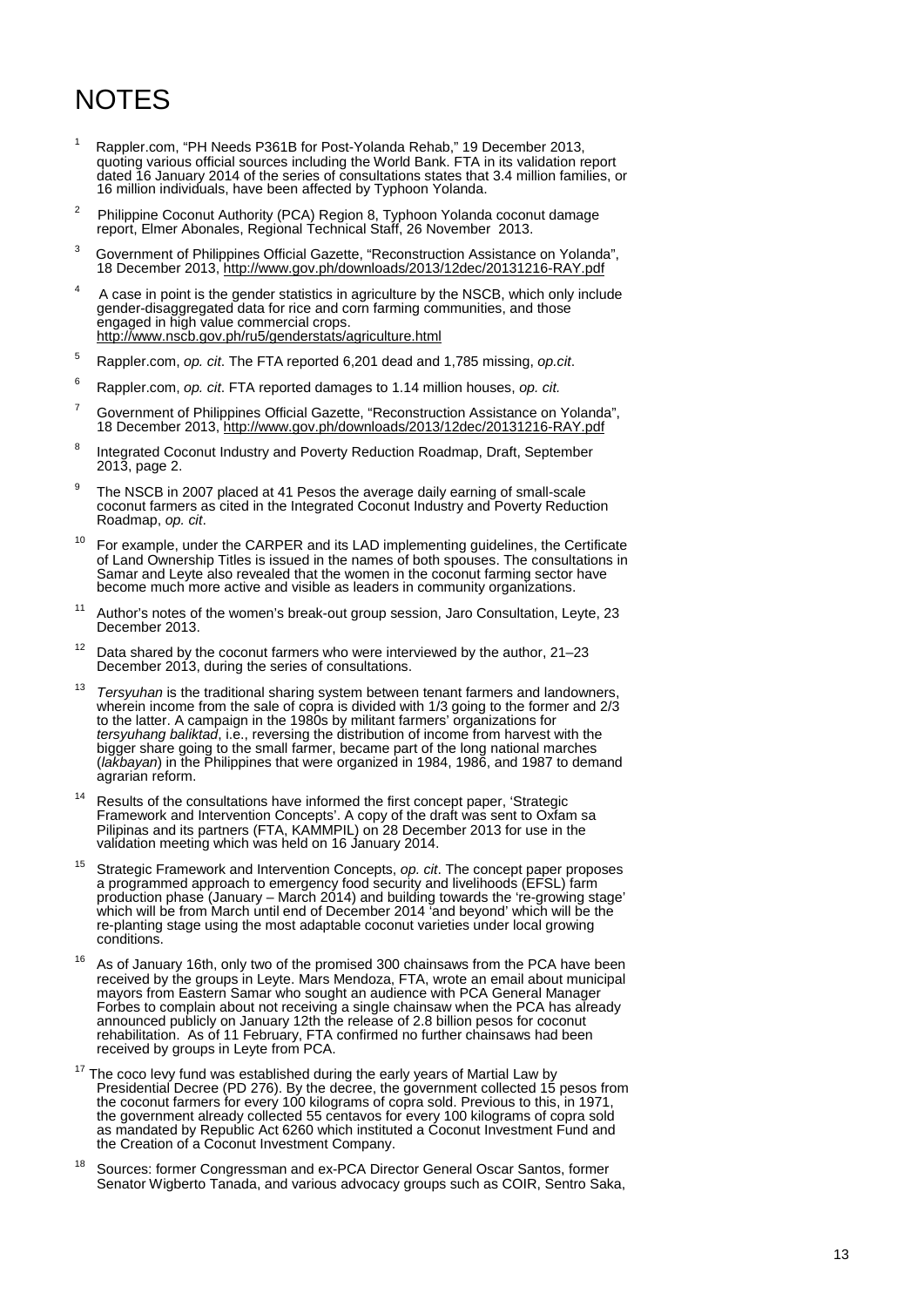Alyansa Agrikultura, KAMMPIL, and FTA.

- $19$  Amending R.S. 6657, otherwise known as the Comprehensive Agrarian Reform Law (CARL) of 1988.
- <sup>20</sup> Statement of DAR representative during the PCA sponsored consultation on coconut rehabilitation program, 10 December 2013.
- <sup>21</sup> *Ibid.*
- <sup>22</sup> Includes cutting and clearing felled and damaged coconut trees.